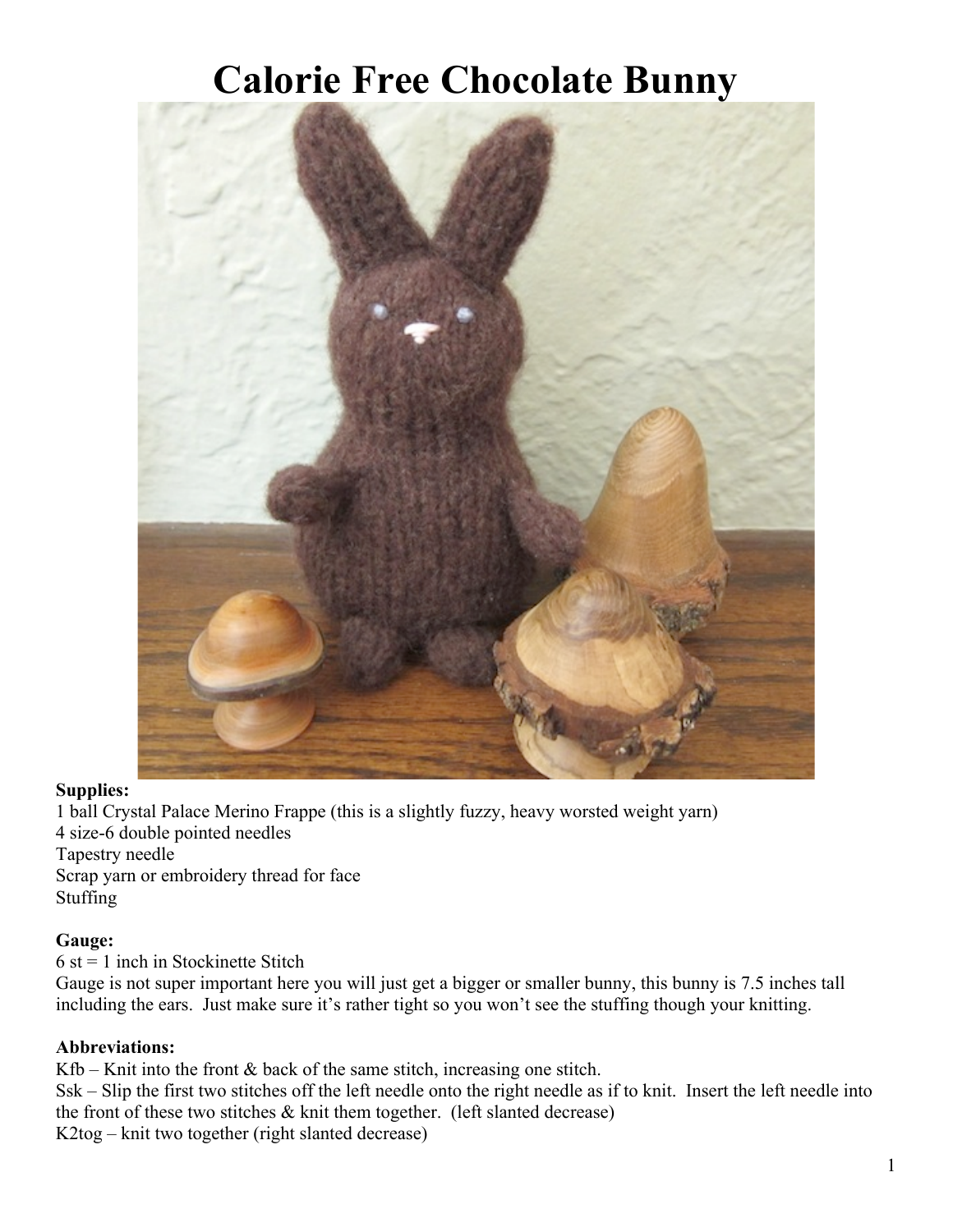#### **Body:**

Cast on 6 stitches. Divide equally on 3 needles. Join together being careful not to twist. Place a marker between your first & last stitch to mark rows.

Row 1: kfb into each stitch (12 stitches) Row 2: knit Row 3: kfb into each stitch (24 stitches) Row 4: knit Row 5; kfb into each stitch (48 stitches) Row 6: knit Row 7: kfb, k6, kfb, k6, kfb, k12, kfb, k6, kfb, k6, kfb, k6 (54 stitches) Row 8: knit Row 9: kfb, k7, kfb, k7, kfb, k14, kfb, k7, kfb, k7, kfb, k6 (60 stitches) Rows 10-19: knit Row 20: ssk, k7, ssk, k7, ssk, k14, k2tog, k7, k2tog, k7, k2tog, k6 (54 stitches) Rows 21-22: knit Row 23: ssk, k6, ssk, k6, ssk, k12, k2tog, k6, k2tog, k6, k2tog, k6 (48 stitches) Rows 24-25: knit Row 26: ssk, k5, ssk, k5, ssk, k10, k2tog, k5, k2tog, k5, k2tog, k6 (42 stitches) Rows 27-28: knit Row 29: ssk, k4, ssk, k4, ssk, k8, k2tog, k4, k2tog, k4, k2tog, k6 (36 stitches) Rows 30-31: knit Row 32: ssk, k3, ssk, k3, ssk, k6, k2tog, k3, k2tog, k3, k2tog, k6 (30 stitches) Rows 33-34: knit Row 35: ssk, k2, ssk, k2, ssk, k4, k2tog, k2, k2tog, k2, k2tog, k6 (24 stitches) Rows 36-39: knit

Pull your cast on tail inside  $\&$  weave it in. Also start stuffing the body, stuff it pretty tight to get the shape you want.

Row 40: kfb, k2, kfb, k2, kfb, k4, kfb, k2, kfb, k2, kfb, k6 (30 stitches) Row 41-42: knit Row 43: kfb, k3, kfb, k3, kfb, k6, kfb, k3, kfb, k3, kfb, k6 (36) Rows 44-47: knit Row 48; ssk, k3, ssk, k3, ssk, k6, k2tog, k3, k2tog, k3, k2tog, k6 (30) Row 49: knit Row 50: ssk, k2, ssk, k2, ssk, k4, k2tog, k2, k2tog, k2, k2tog, k6 (24 stitches) Row 51: knit Row 52: ssk, k1, ssk, k1, ssk, k2, k2tog, k1, k2tog, k1, k2tog, k6 (18 stitches) Row 53: knit

Embroider or sew on the face at this point. The column that is six stitches wide is the back  $\&$  the front is the area between the ssks & the k2togs. Then stuff & shape the head.

Row 54: ssk, ssk, ssk, k2tog, k2tog, k2tog, k6 (12 stitches) Row 55: ssk, ssk, ssk, k2tog, k2tog, k2tog (6 stitches)

Add any additional stuffing you need for the head. Cut yarn leaving about an 8-inch tail. Thread tail onto a tapestry needle  $\&$  thread through the 6 stitches on the needles. Pull tight  $\&$  weave in the end.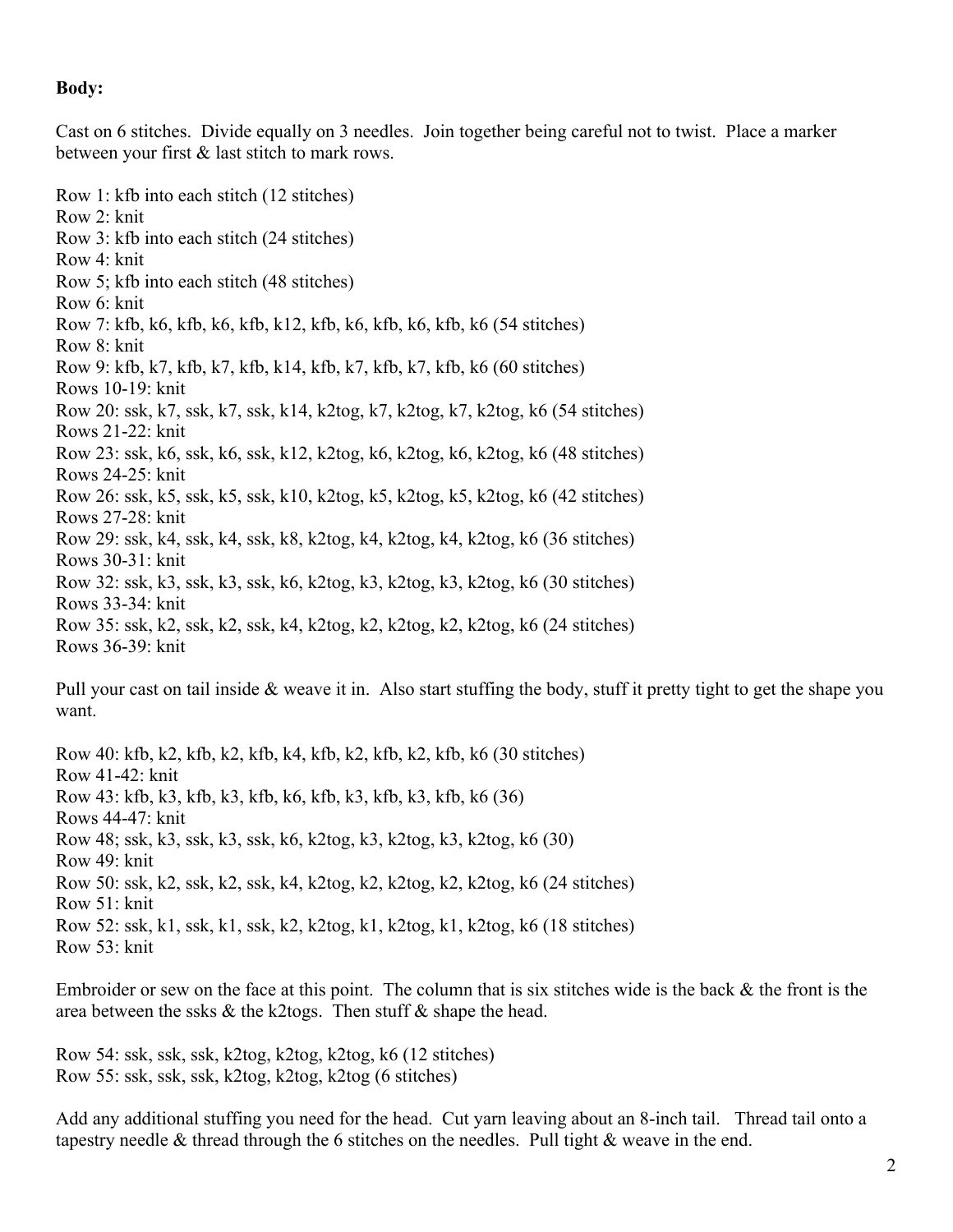#### **Ears** (make 2)

Cast on 10 stitches. Divide evenly between 3 needles. Join together being careful not to twist. Place a marker between the first & last stitch to mark rows.

Rows 1-12: knit Row 13: ssk, k3, k2tog, k3 (8 stitches) Row 14: ssk, k2, k2tog, k2 (6 stitches) Row 15: knit

Cut yarn leaving a tail. Thread tail onto a tapestry needle & thread through the 6 stitches on the needles. Pull tight & weave in ends.

#### **Tail**

Cast on 14 stitches. Divide evenly between 3 needles. Join together being careful not to twist. Place a marker between the first & last stitch to mark rows.

Rows 1-4: knit Row 5: k2tog 7 times (7 stitches) Row 6: k2tog, k2tog, k2tog, k1 (4 stitches)

Cut yarn leaving a tail. Thread tail onto a tapestry needle & thread through the 4 stitches on the needles. Pull tight & weave in ends.

**Feet** (make 2)

Cast on 8 stitches. Divide evenly between 3 needles. Join together being careful not to twist. Place a marker between the first & last stitch to mark rows.

Rows 1-6: knit Row 7: k2tog 4times (4 stitches)

Cut yarn leaving a tail. Thread tail onto a tapestry needle & thread through the 4 stitches on the needles. Pull tight & weave in ends.

#### **Arms** (make 2)

Cast on 6 stitches. Divide evenly between 3 needles. Join together being careful not to twist. Place a marker between the first & last stitch to mark rows.

Rows 1-6: knit Row 7: kfb k1, kfb, k1, kfb, k1  $(9 \text{ stitches})$ Rows 8-10: knit Row 11: k2tog, k2tog, k2tog, k2tog, k1 (5 stitches)

Cut yarn leaving a tail. Thread tail onto a tapestry needle & thread through the 5 stitches on the needles. Pull tight & weave in ends.